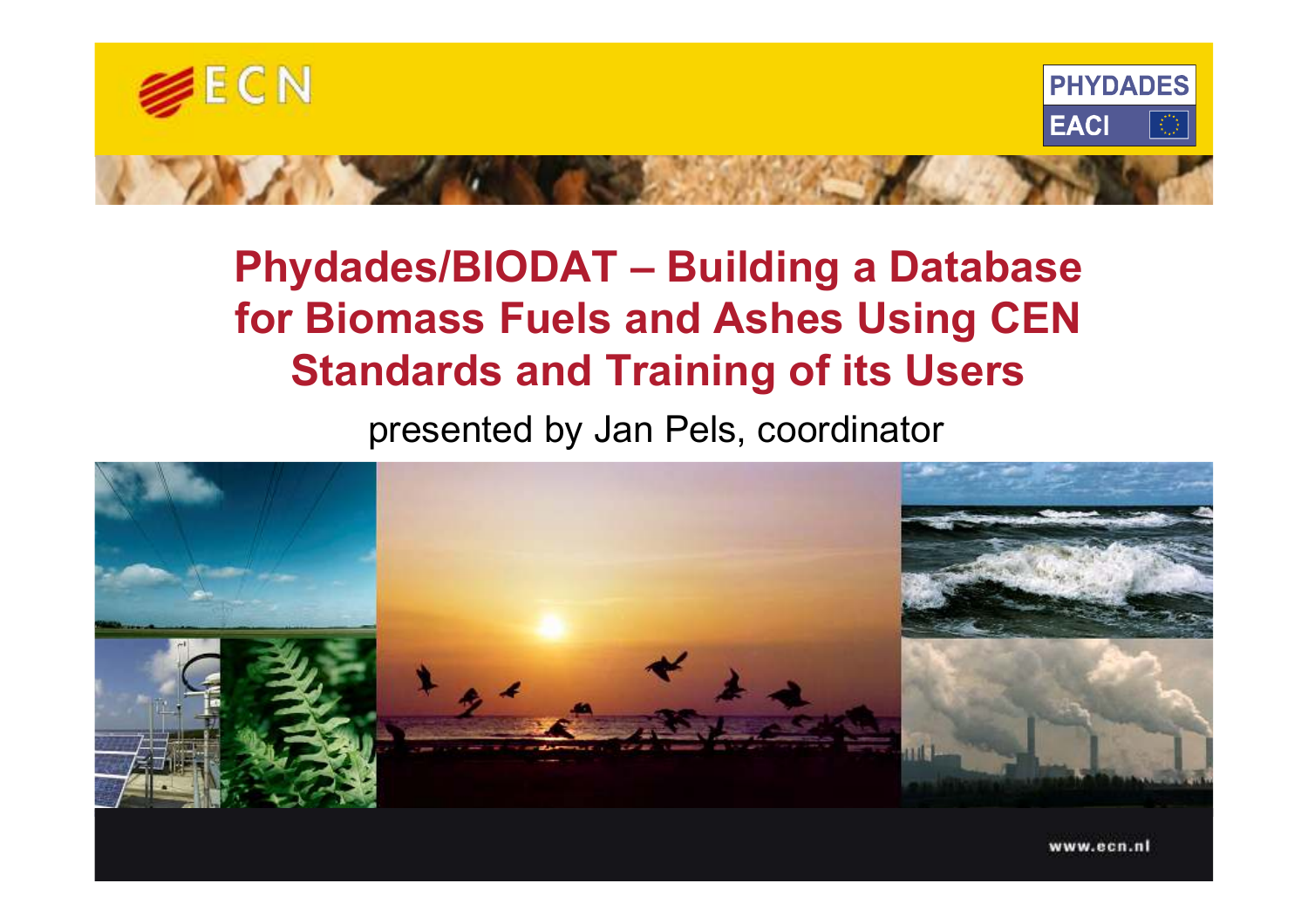

#### Table of Contents

- Background and partners of Phydades
- Why standards in biomass fuels are useful
- What we offer to the EU biomass community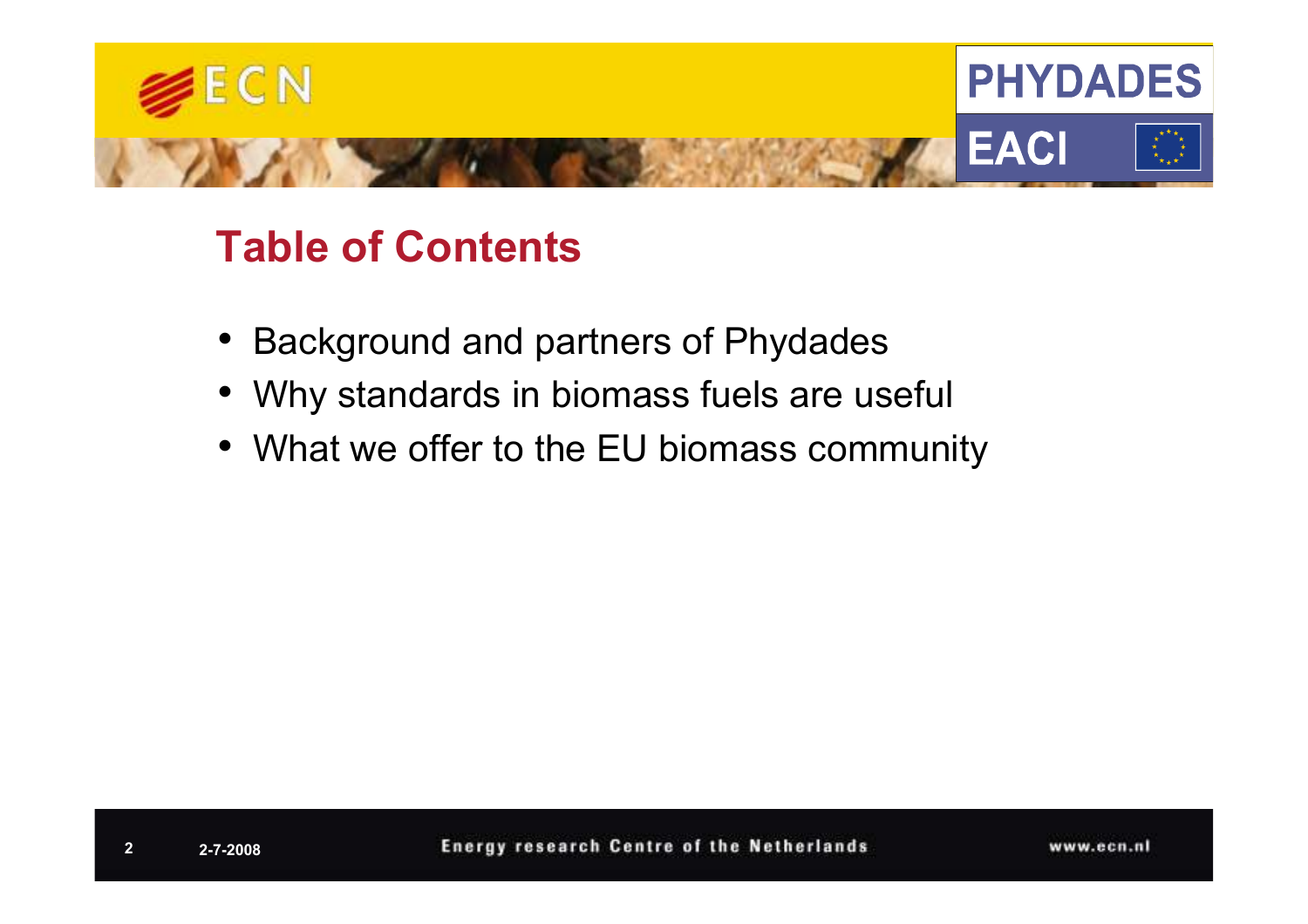

#### Introduction

- PHYDADES = Phyllis Database, Dissemination, Education and Standardisation
- Europe Intelligent Energy (EIE) Action
	- sponsored for 50% by EACI and for 50% by partners
	- sponsored for 50% by EACI and for 50% by partners<br>
	 partners from Finland, Sweden, Estonia, Poland, Austria,<br>
	Spain, Italy and Netherlands<br>
	<u>SenterNovem<br>
	Agentschap voor duurzamheid en innov</u><br> **Energy research Centre of**

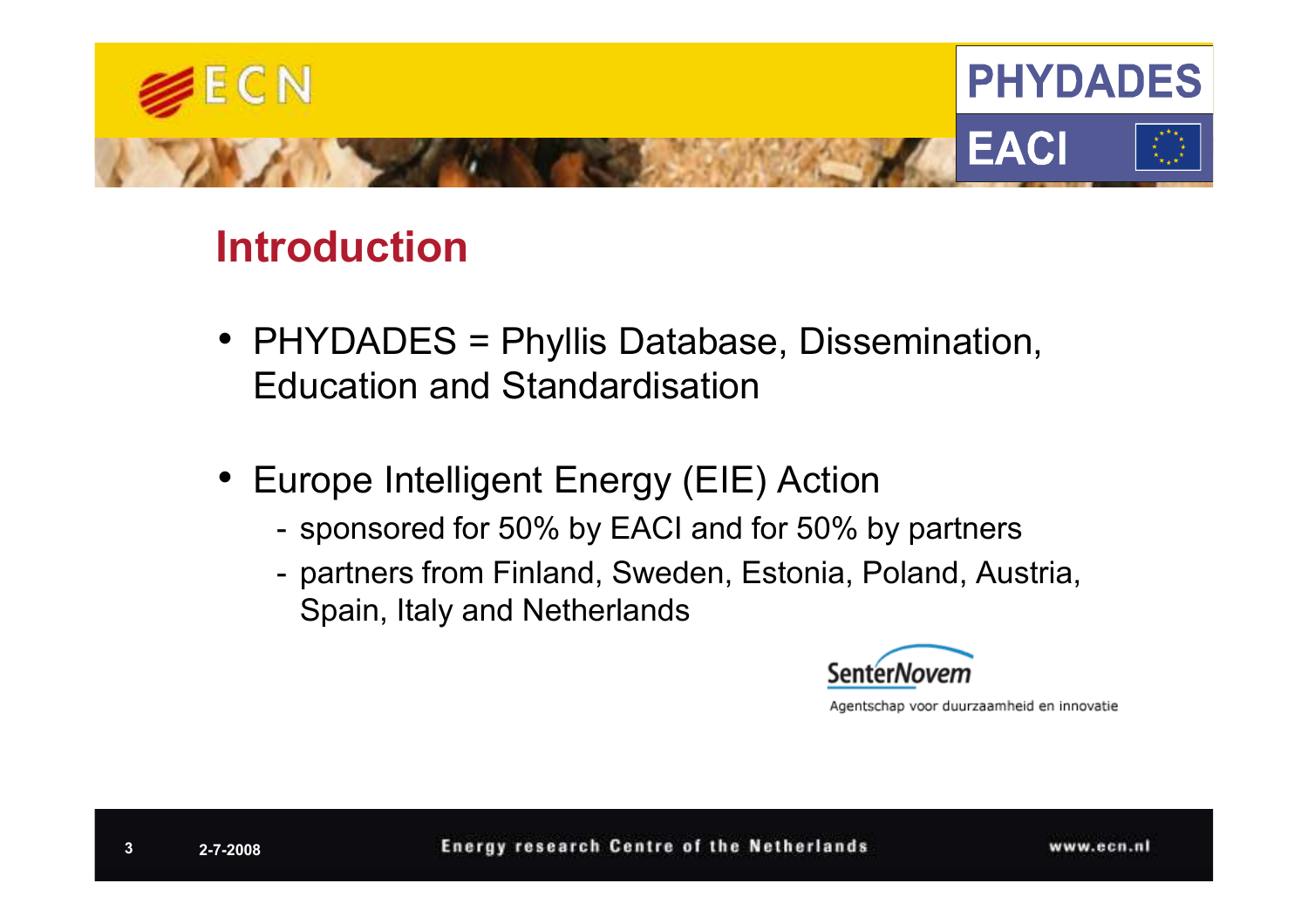

4

**Energy research Centre of the Netherlands** 

www.ecn.nl







**PHYDADES** 







- Two floaters and a sail
	- DATABASE (leader ECN)
	- EDUCATION (leader VTT)
	- DISSEMINATION (leader ETA-Florence)
- Other partners

ECN

- SLU (Swedish Universit of Agricultural Sciences)
- IPiEO (Institute for fuels and Renewable Energy)
- TUT (Tallinn University of Technology)
- AICIA (Ass. Research and Industrial Coop. Andalusia)
- OFI (Austrian Res. Inst. for Chemistry and Technology)
- ENAS oy







ENAS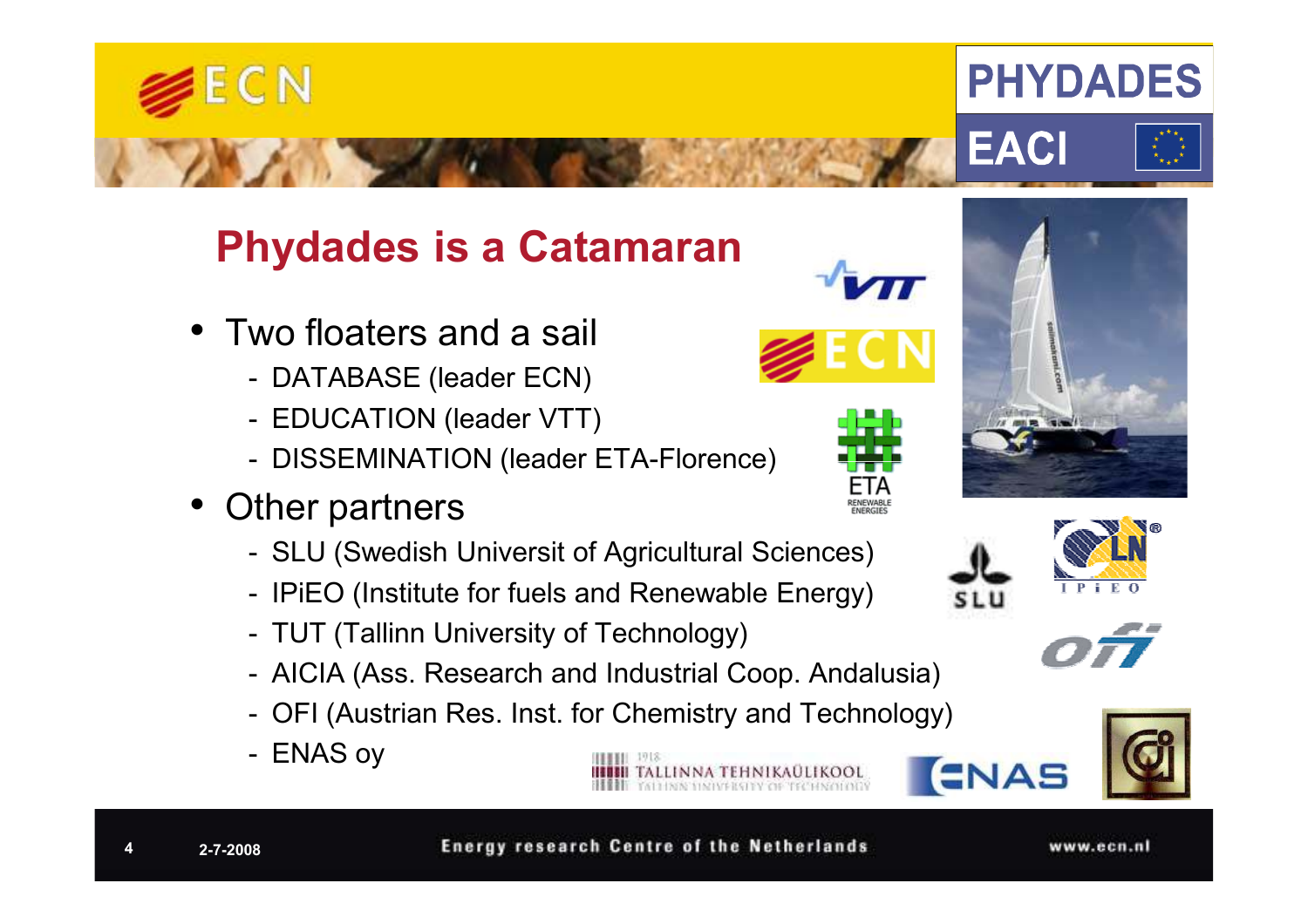

#### Objective of PHYDADES

To assist in EU's goals for renewable energy

- •Renewable Energy Directive: 20% renewable energy in 2020
- • Biomass will be a substantial contributionto heat, power *and* transportation fuels
- 50-90% of biomass produced and traded inside the EU
- $\bullet$  from rural areas, in particular
	- countries with large forests (e.g. Baltic Area)
	- countries with excess agricultural residues

These goals require standardisation of biomass fuelquality and standardisation of fuel analyses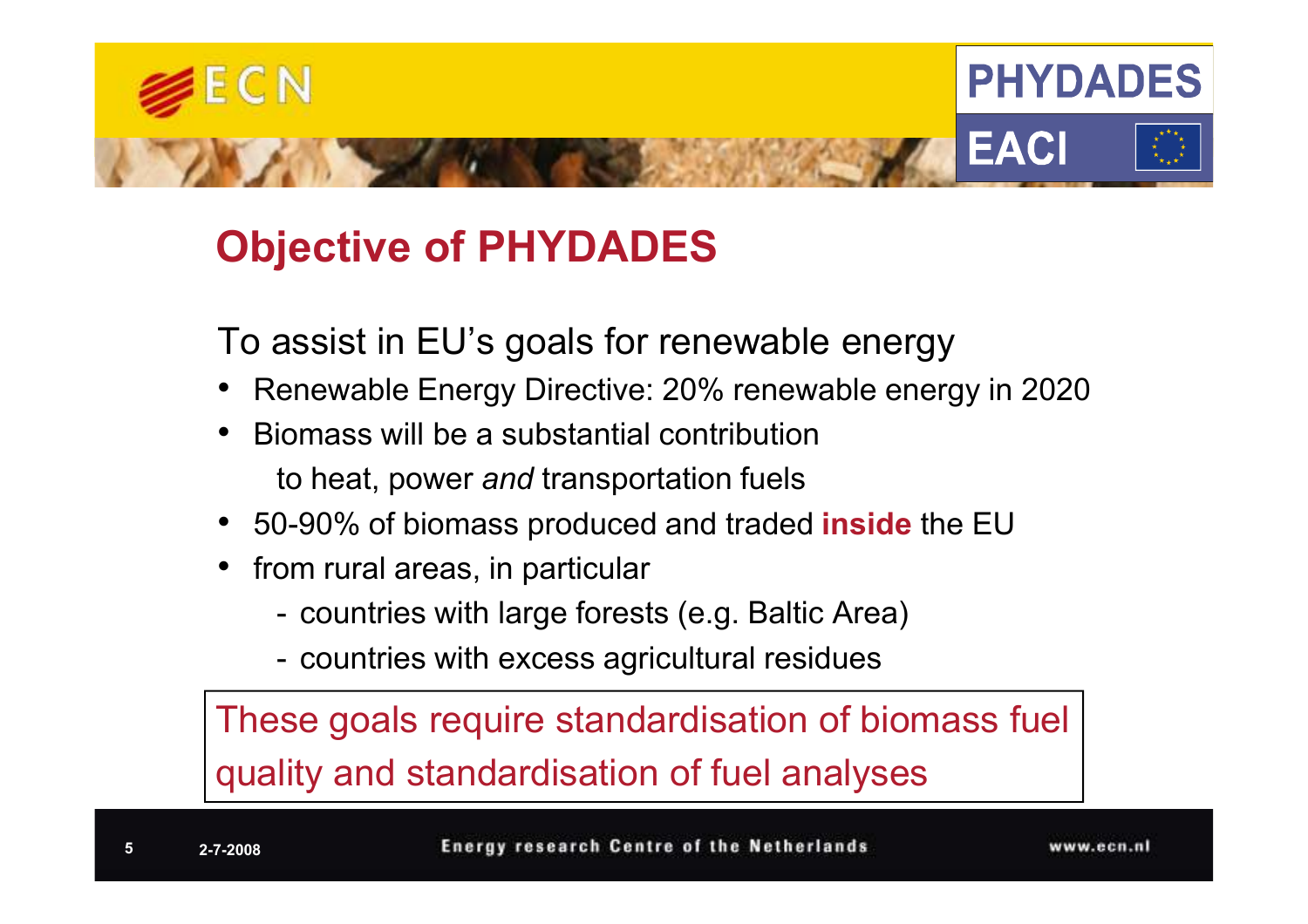

#### Why standardisation?

- No biomass fuel standards
	- direct trade between producer and user
- With standards
	- more places to buy the same fuel
	- more customers to sell fuel to
	- -- traders emerge that disconnect the direct link of producers and users
	- -- rapid expansion of a trading network
	- -- larger (international) markets develop
	- biomass fuels become commodity fuels

This is what we need to fulfill the 20-20-20 goals, starting with wood pellets

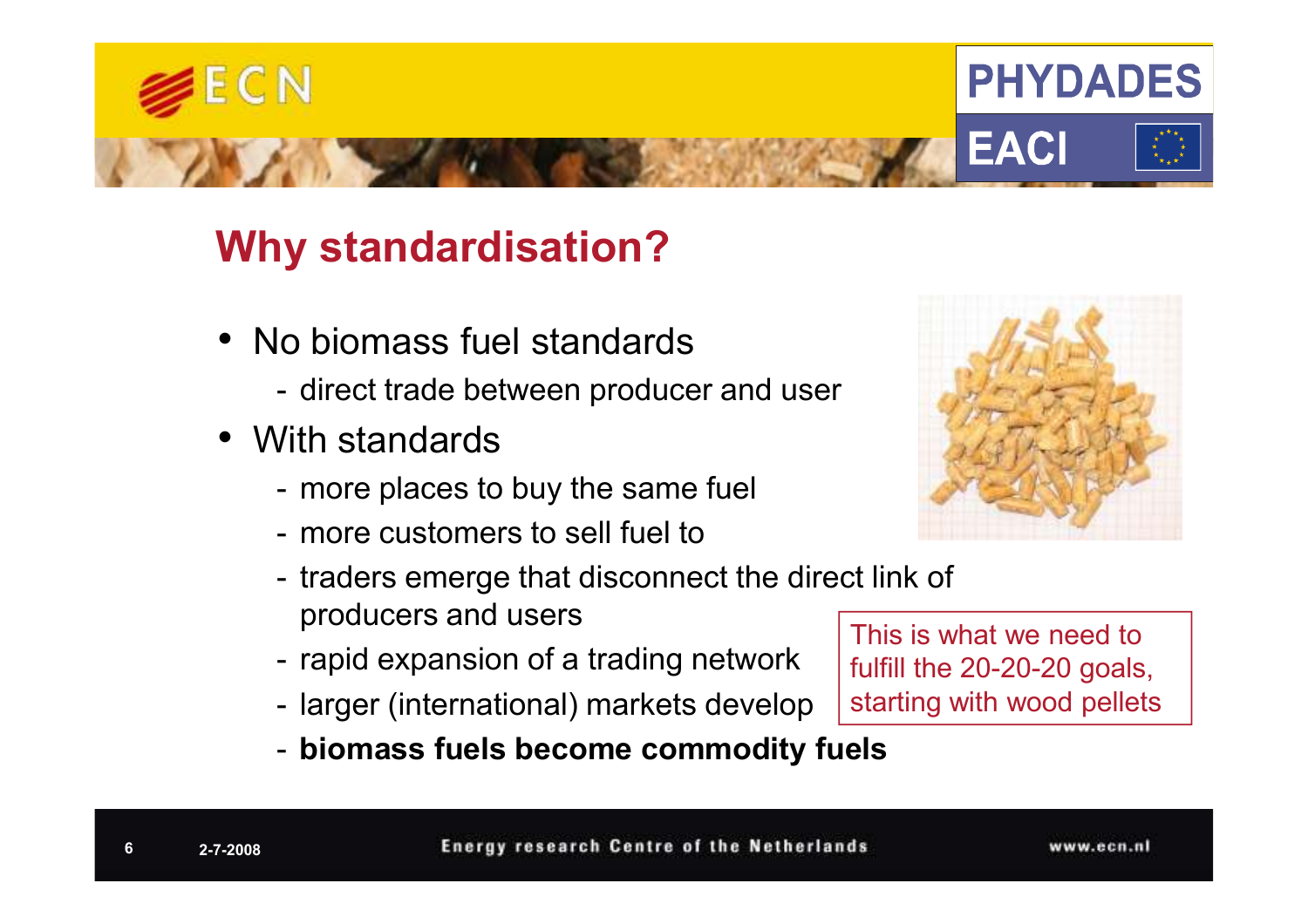

#### PHYDADES brings education on standardisation to the bio-energy chain

- biomass producers
- biomass traders
- -<mark>- biomass users</mark>
- boiler manufacturers
- cement companies using the ashes
- transportation companies
- port authorities
- **legislators**
- enforcing agencies

#### Phydadesfocus



7

**Energy research Centre of the Netherlands** 

www.ecn.nl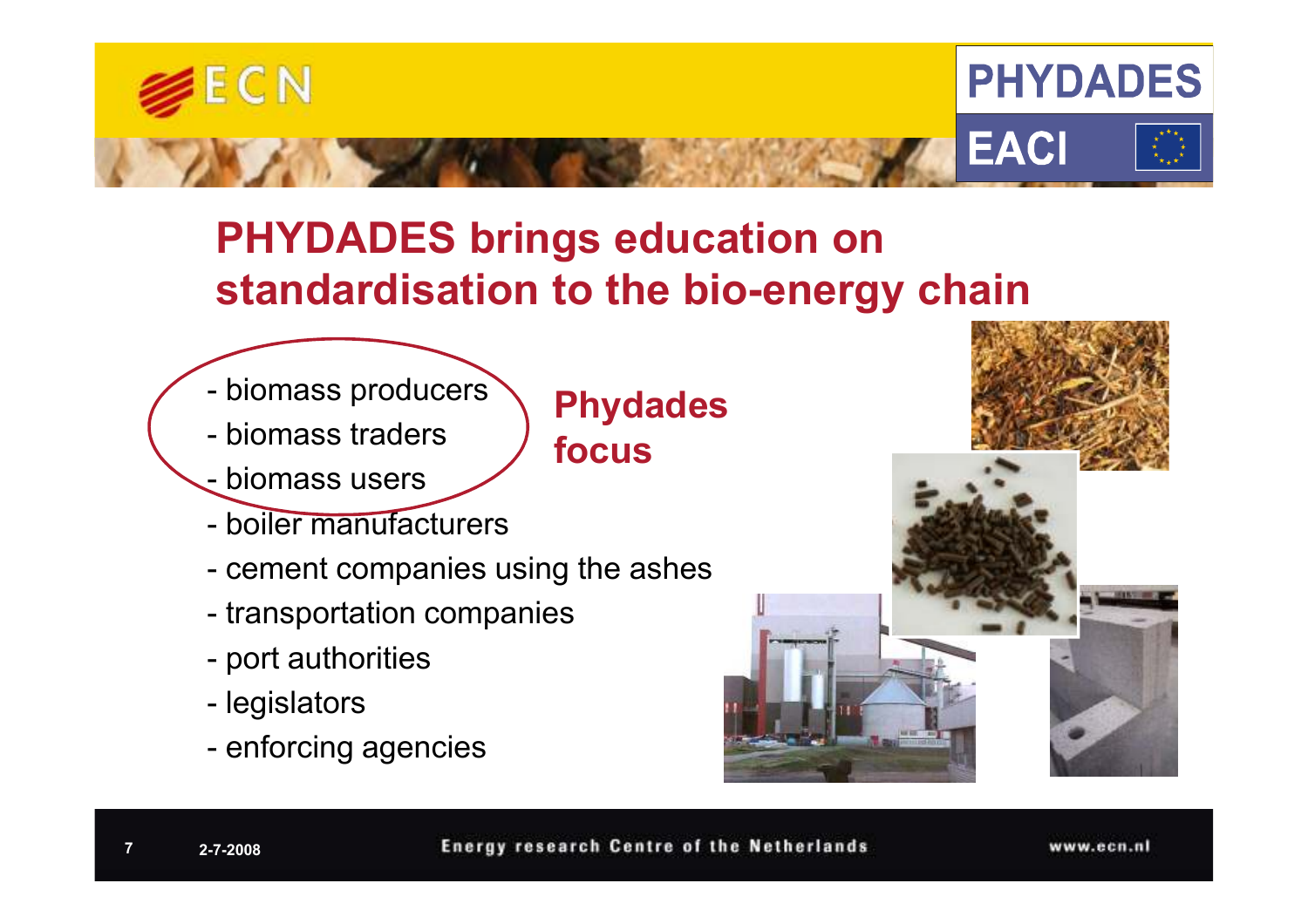

#### What has PHYDADES to offer?

- free workshops for biomass producers, traders, buyers, analysis labs, etc.
- free training for laboratory technicians
- *free* public biomass database for all of us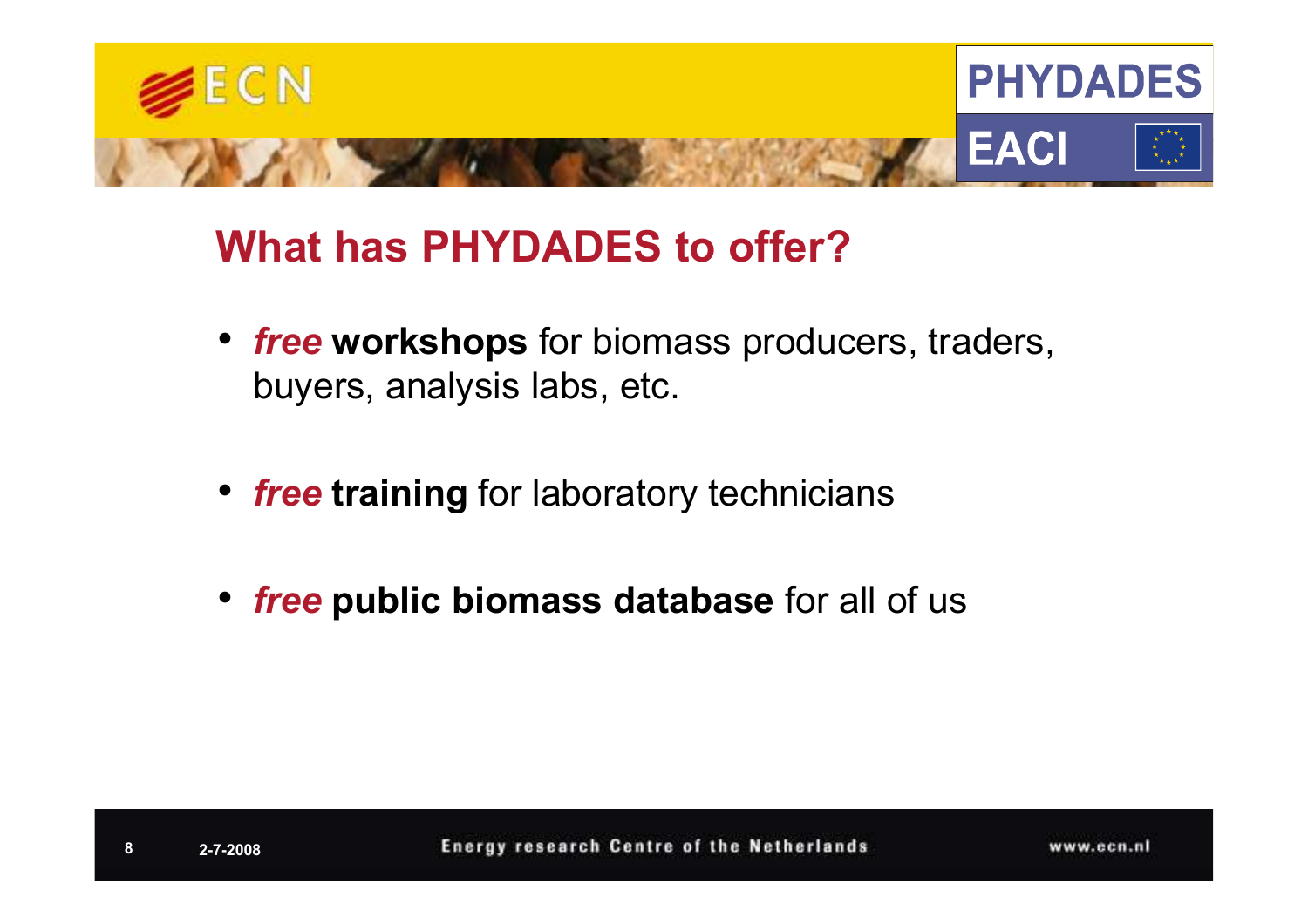

#### Information Exchange and PHYDADES



**Energy research Centre of the Netherlands** 

www.ecn.nl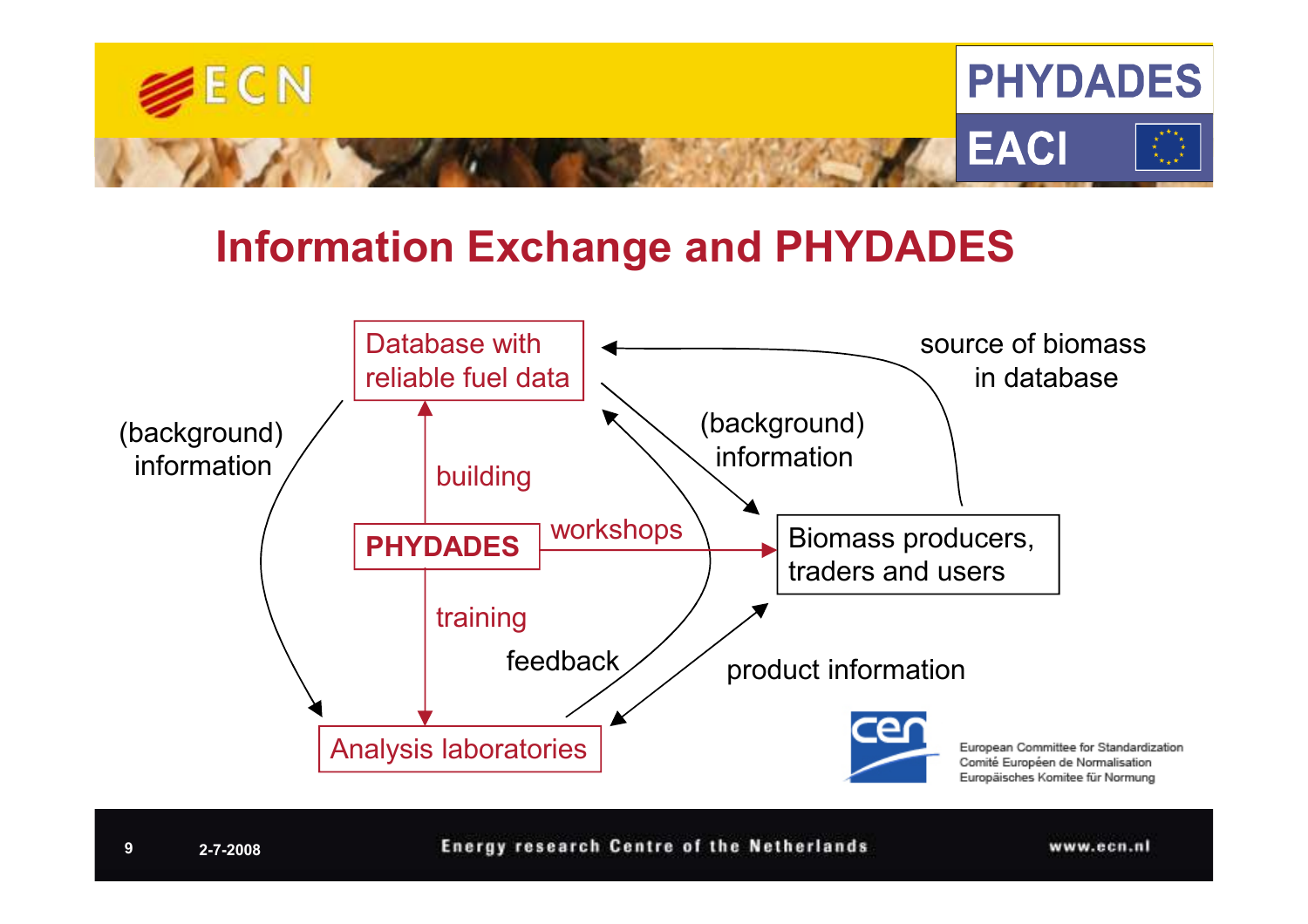

#### New Database BIODAT

- Follow-up of ECN's popular database PHYLLIS
- •Input from ECN, VTT, OFI and other partners
- Classification using CEN/TS 14961
- Only reliable data, including
	- -- analysis method used
	- -- Iaboratory that did the analysis
	- -- source of the biomass fuel
- Free for **all users** in the World



BIODAT **Biomass Database** 

producers, traders, users, labs, scientists, legislators, etc.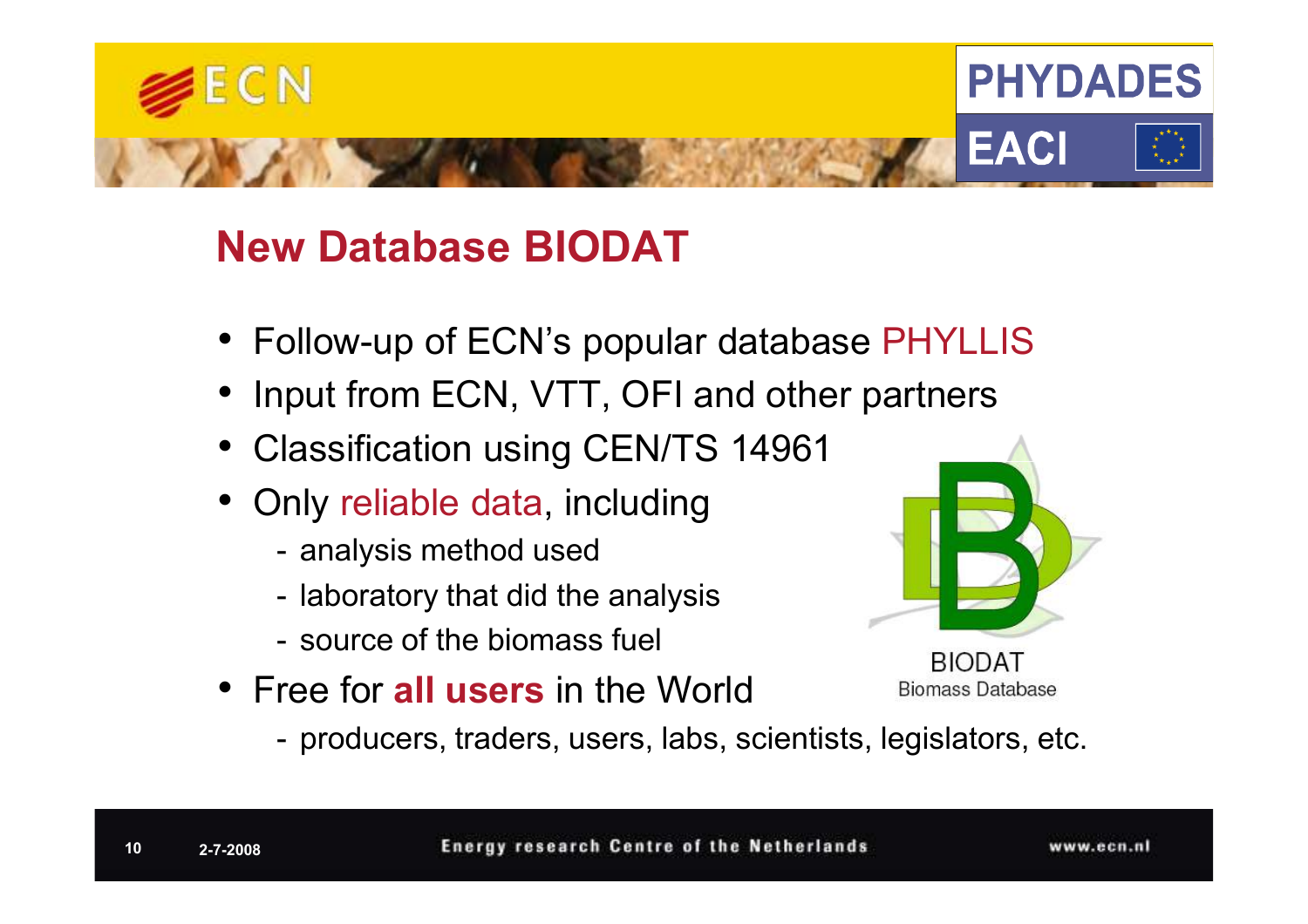

#### BIODAT future

- Phyllis will stay on-line: <u>http://www.phyllis.nl</u>
- •BIODAT on-line in 2008: http://www.biodat.eu
- During project, partners collect reliable information
	-
	-
	-
- 
- starting with solid biomass fuels (pellets/chips)<br>
 extending to waste-derived fuels<br>
 extending to ashes from biomass<br>
 After the project ends<br>
 extending to liquid and gaseous biomass fuels<br>
 funding needed to kee
	-



**BIODAT Biomass Database**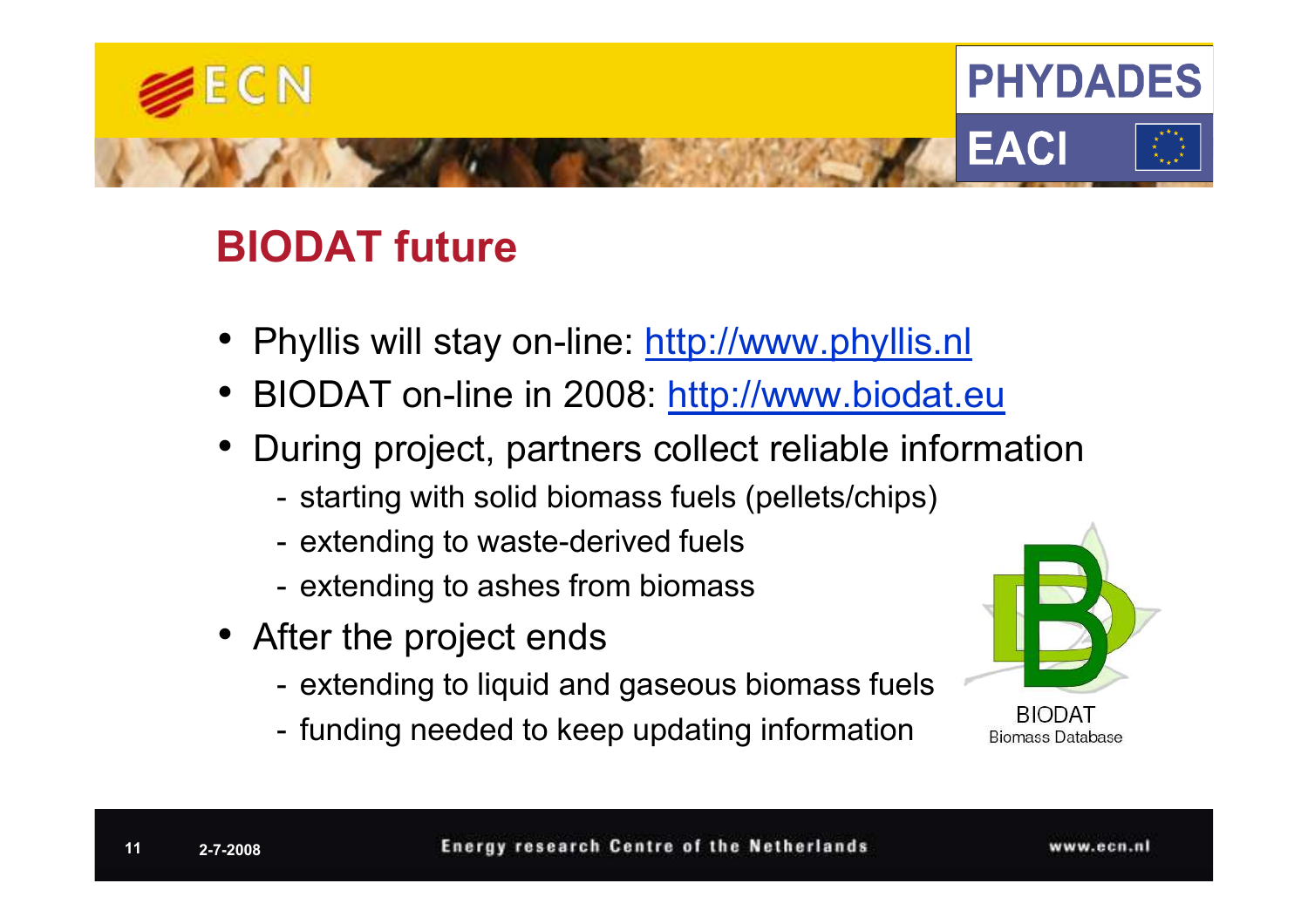

#### Workshops organised by PHYDADES

- Locations close to production centers
	- Estonia, Poland, Romania, Spain
	- hosted by PHYDADES partners TUT, EC-BREC, AICIA
- Target groups are biomass producers and traders and labs that want to offer fuel analysis commercially
- Free admission
- •Local language when possible (Poland, Spain)
- •Local hosts are familiar with local customs
- Speakers are local people, PHYDADES partners or experts from other EU networks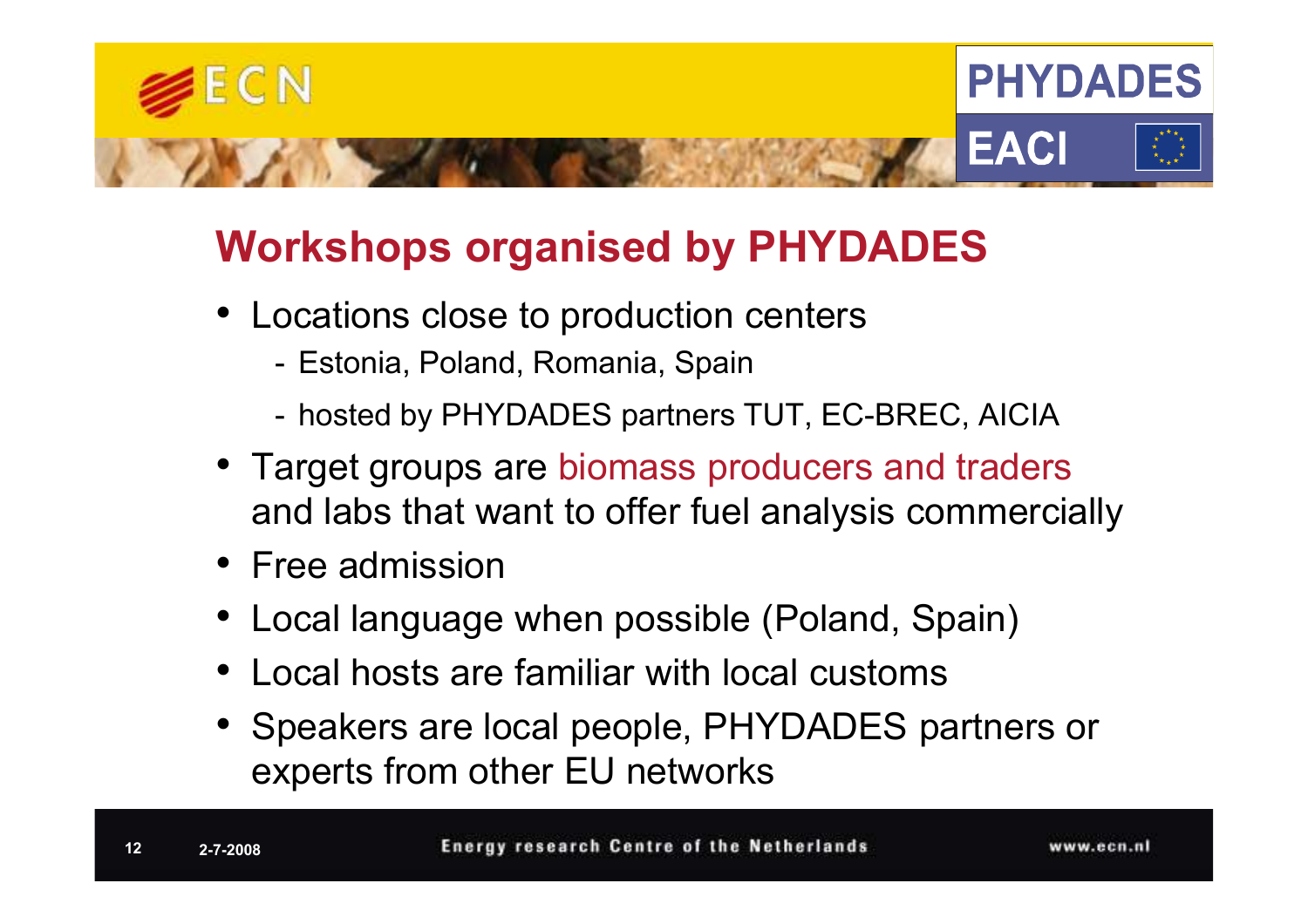

#### Contents of One-day Workshop

|           | • Welcome (by local host)                     | 5-10 min.     |
|-----------|-----------------------------------------------|---------------|
|           | • Welcome (by PHYDADES coordinator)           | 5 min         |
|           | • Introduction to standards                   | 20-30 min     |
|           | • Sampling                                    | 30-45 min     |
|           | • Physical properties                         | about 30 min  |
|           | • Chemical properties                         | about 30 min  |
|           | • Presentation by local biomass producer/user | 20-40 min     |
| $\bullet$ | <b>BIODAT/Phyllis Database</b>                | 20-30 min     |
|           | • optional: Biomass in co-firing              | $20 - 30$ min |
|           |                                               |               |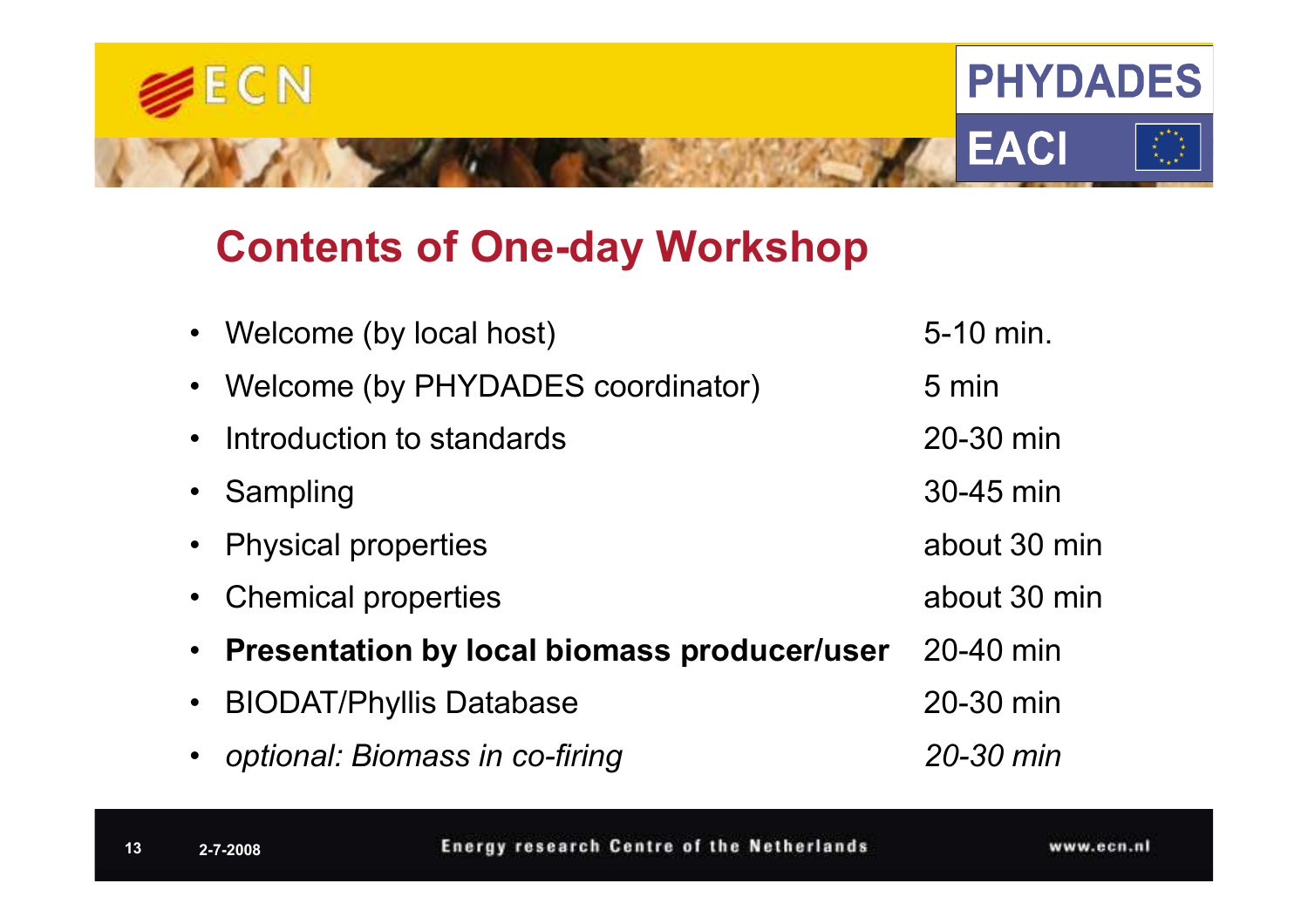

#### Successful first Workshop in Estonia

- 50 participants from Estonia, Latvia, Finland, Sweden
- 25 of them were from industry
- •positive feedback from participants
	- relevant information
	- -- useful for their business
- Improvements for other workshops
	- English language was okay, but inhibited free discussion
	- -- local speakers are of key importance





**Energy research Centre of the Netherlands**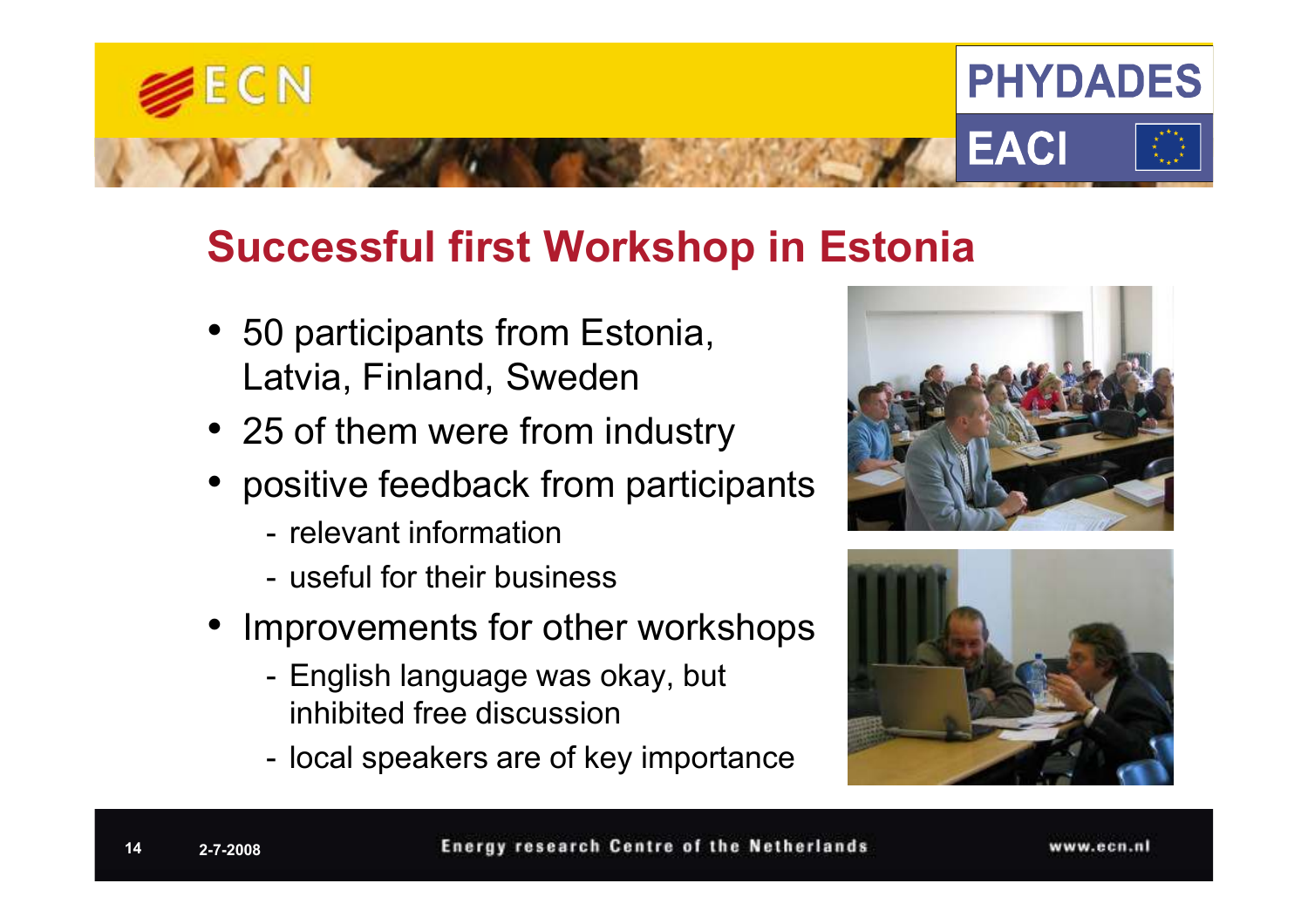

#### Local speaker knows the business

- •Kuido Kuntro, Kalvi Mõis Ltd
- •Danish-Estonian company
- • Producing "FLEX HEAT" clean white wood pellets in Estonia
- •Selling in Denmark and Germany
- • Standardized physical characterization done by themselves using simple equipment ( $\in$  30,000)
- • Standardized chemical analysis in Denmark or Tallinn Technical University (new equipment: € 1,000,000)

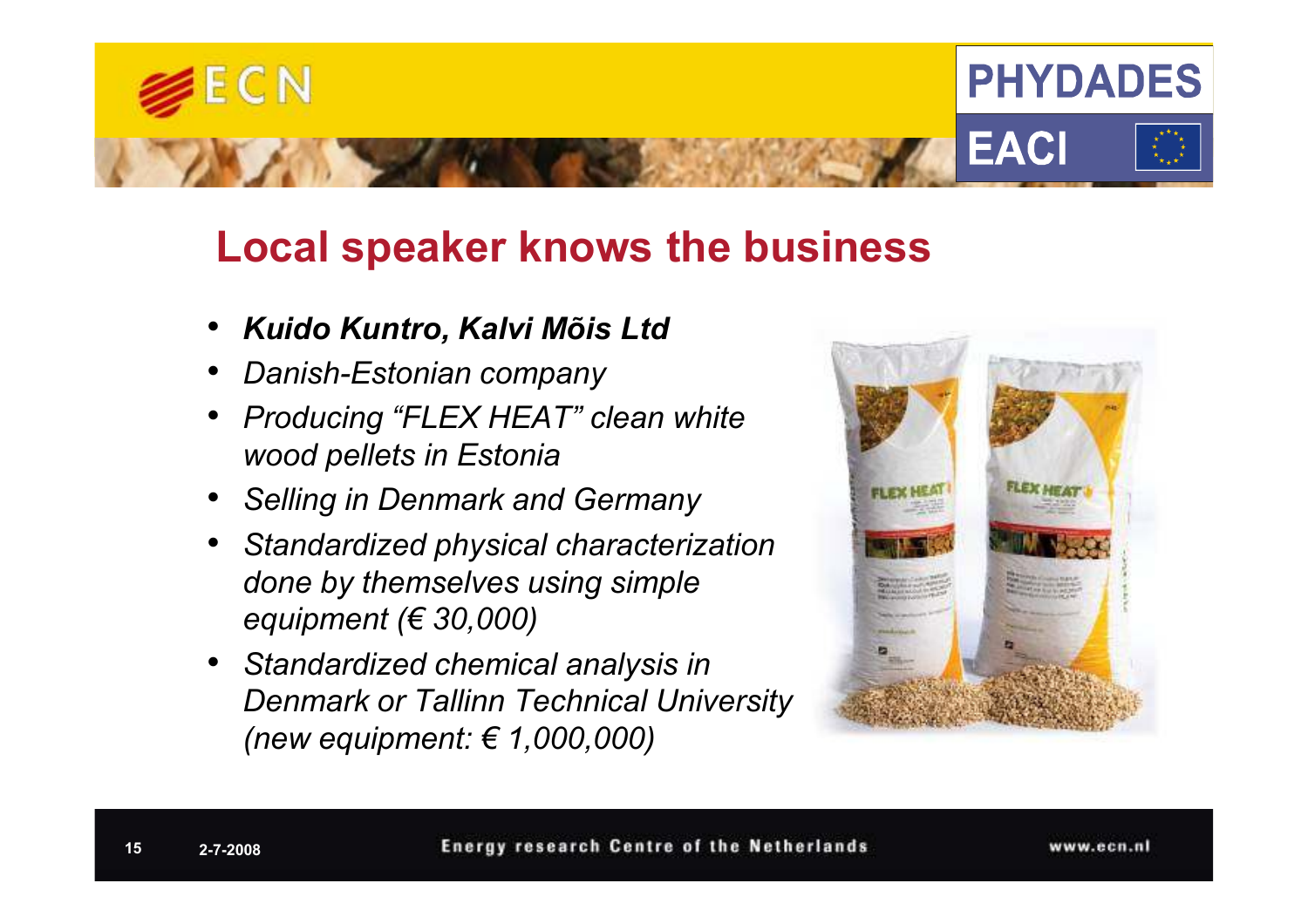| Ŵ.<br><b>DANISH</b>                      | Analysis of wood pellets according to CEN/TC 335 modified.<br>(Translation of Danish report ELAB 1016 - 31) | Project No.:<br>1323571 |                   |
|------------------------------------------|-------------------------------------------------------------------------------------------------------------|-------------------------|-------------------|
| <b>TECHNOLOGICAL</b><br><b>INSTITUTE</b> | Company:                                                                                                    | <b>FLEX HEAT A/S</b>    | Date of Analysis: |
| <b>Quality control of</b>                | Contact person:                                                                                             | John Hansen             | 2007.11.07        |
| wood pellets                             | Address:                                                                                                    | Bisholdt Møllevej 5     | Report No.:       |
| (Ver. 6 2006.10.17)                      | Postcode and town:                                                                                          | 8700 Horsens            | ELAB 1016-31      |

| 1. Basis of Analysis                                   |                                           |                                                                                                                 |  |  |  |  |
|--------------------------------------------------------|-------------------------------------------|-----------------------------------------------------------------------------------------------------------------|--|--|--|--|
| Identification: Flex Heat, produced 01.09 - 30.09.2007 |                                           |                                                                                                                 |  |  |  |  |
| Date of receipt: 2007.10.20                            |                                           | Number of samples: 1 piece                                                                                      |  |  |  |  |
| Packaging material: Plastic                            |                                           | Weight of sample: 8 kg                                                                                          |  |  |  |  |
| 2. Classification based on supplier declaration        |                                           |                                                                                                                 |  |  |  |  |
| <b>Declaration</b>                                     |                                           | Classification according to CEN/TC 335                                                                          |  |  |  |  |
| Raw material:                                          | Pure sawdust                              | 1.2.1.1 Wood without bark                                                                                       |  |  |  |  |
| Traded form:                                           | Wood pellets                              | Wood pellets without additives                                                                                  |  |  |  |  |
| 3. Classification based on analysis                    |                                           |                                                                                                                 |  |  |  |  |
| Analysis figures                                       |                                           | Classification according to CEN/TC 335                                                                          |  |  |  |  |
| Diameter/length:                                       | $8 \pm 0.5$ mm / $\leq 5 \times$ diameter | D08                                                                                                             |  |  |  |  |
| Water content:                                         | 6.1 % (weight% as received)               | M10                                                                                                             |  |  |  |  |
| Ash content:                                           | 0.49 % (dry basis)                        | A0.7                                                                                                            |  |  |  |  |
| Mechanical stability:                                  | 98.27%                                    | Measured with $\varnothing$ 3.15 mm sieve                                                                       |  |  |  |  |
| Additives:                                             | 0%                                        | The fuel is without additives                                                                                   |  |  |  |  |
| Efficient calorific value:                             | 17.9 MJ/kg<br>4.97 kWh/kg<br>4.28 kcal/kg | Calculated on the basis of ash and water content                                                                |  |  |  |  |
| Density:                                               | 678.2 $\text{kg/m}^3$                     |                                                                                                                 |  |  |  |  |
| Dust in received sample:                               | 0.63%                                     |                                                                                                                 |  |  |  |  |
| Slag test, category:                                   | 1 (no slag forming)                       | Danish Technological Institute's method                                                                         |  |  |  |  |
| Sulphur content:                                       | Not analyzed                              | Sulphur is normative only for chemically treaded biomass and<br>if sulphur containing additives have been used. |  |  |  |  |
| Nitrogen:                                              | Not analyzed                              | Nitrogen is normative only for chemically treated biomass.                                                      |  |  |  |  |

#### Quality cerficate on premium qualitypellets

ontact: Torben Nørgaard Jensen (TNJ)

24 April 2008Tallinn; Estonia



 $7/11 - 07$ Date:

Took Rifegered Signature: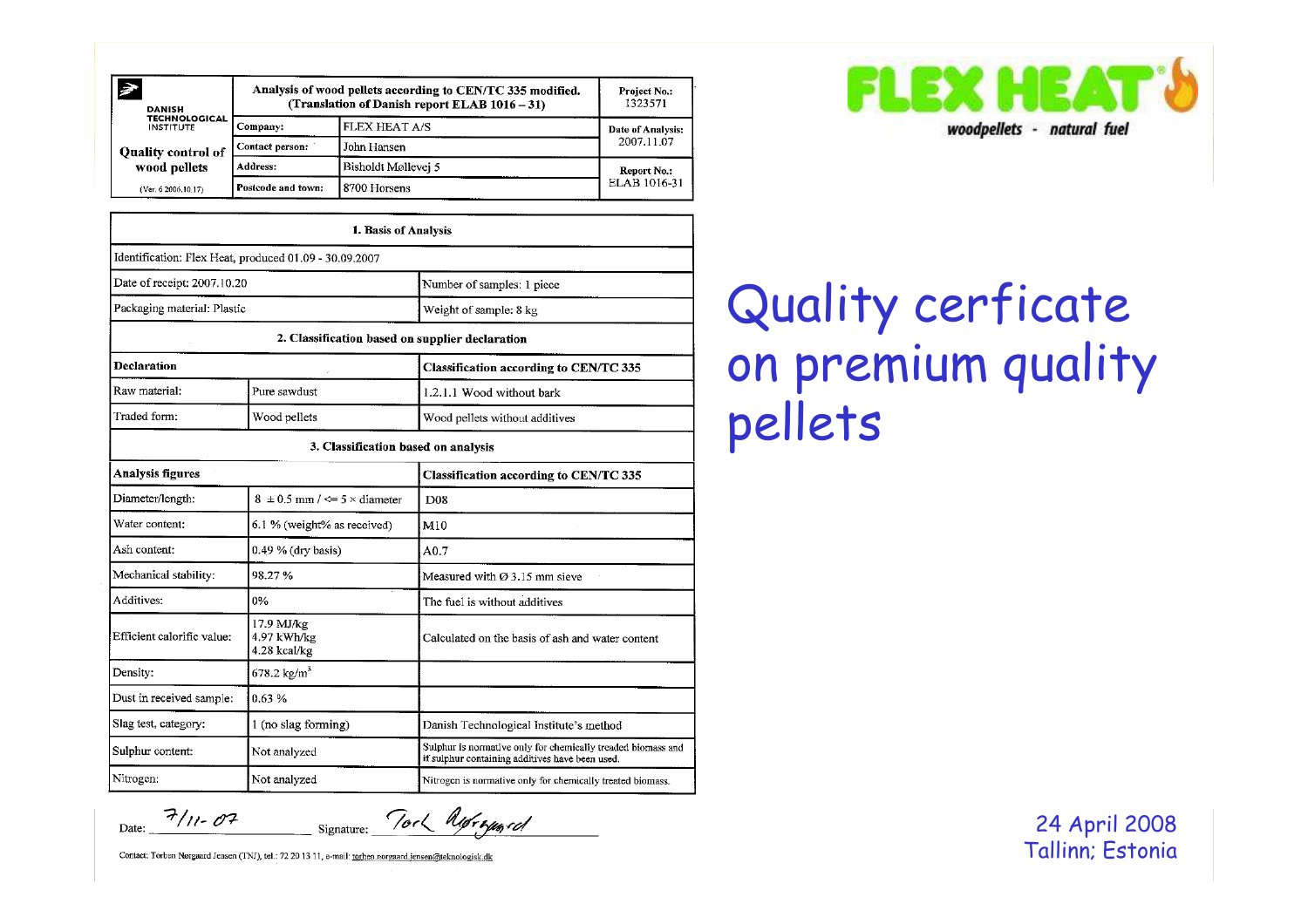

### What have the CEN/TC 335 standards given us?

- Traceability
- Testing procedures
- •Easier to trade and communicate
- Reliable quality control in production
- and confidence that customer requirements are fulfilled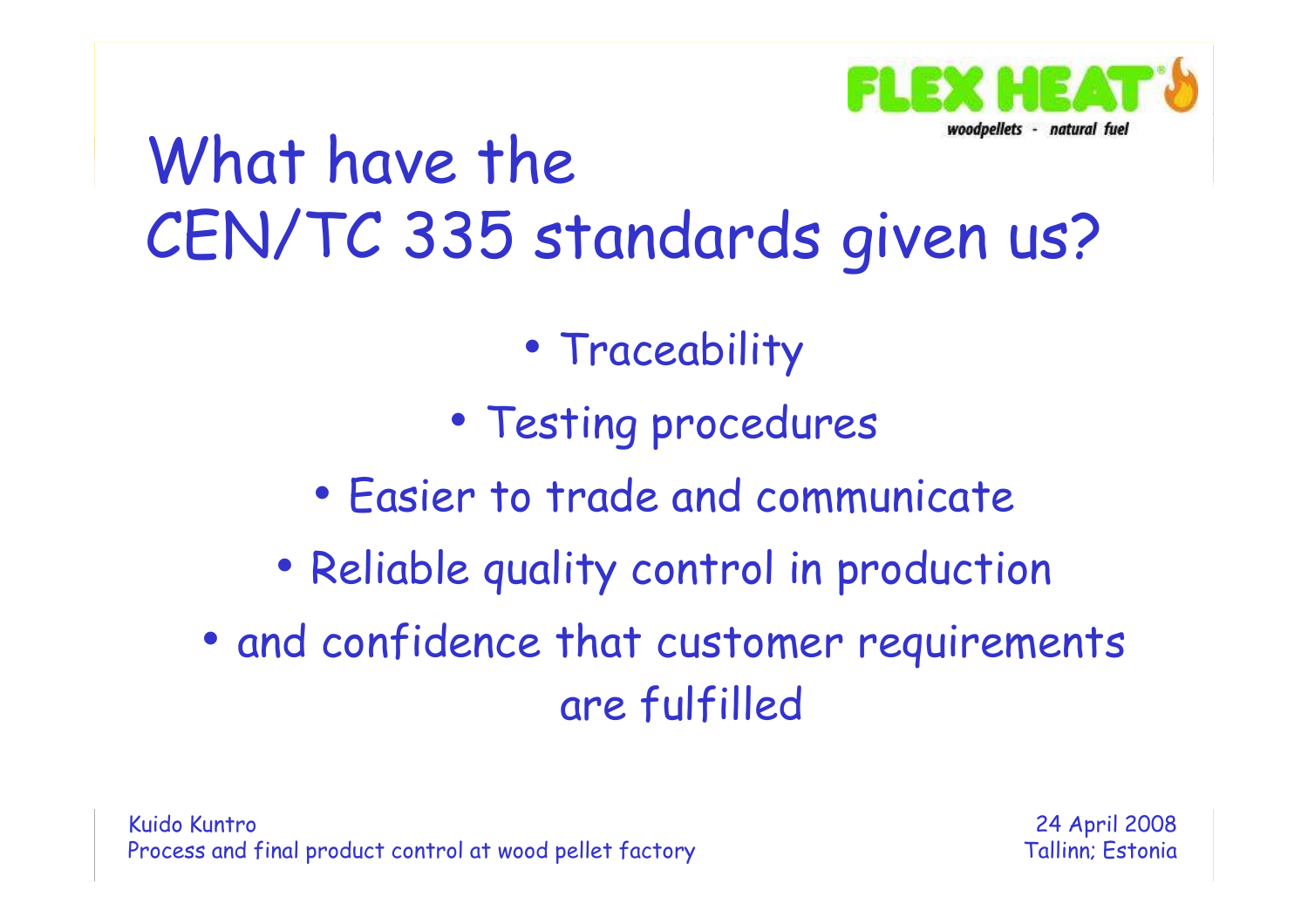

#### On-the-job training

- •Objective: to learn standardized analysis methods
- Key laboratory staff of commercial and industrial laboratories (not managers!)
- From New Member States and Southern Europe
- How: two-four week training
	- -- preparation at home
	- visit of 1-2 weeks in PHYDADES partner labs
	- -- reporting afterwards
- End result: trained personnel and written protocols in local languages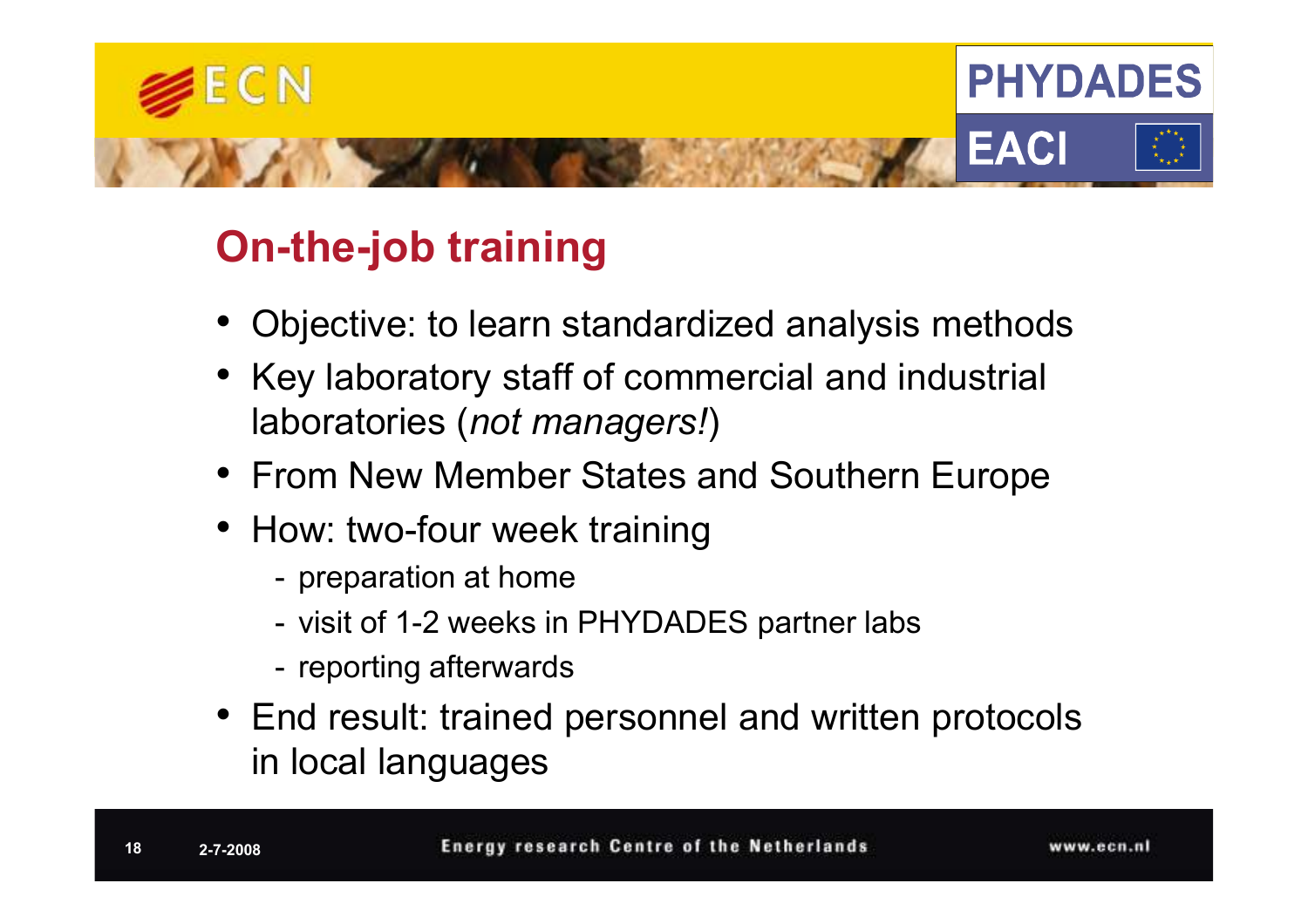

#### On-the-job training

- Participating partners:
	- ENAS and VTT (Finland)
	- SLU (Sweden)
	- -OFI (Austria)
	-
- 



- 
- 

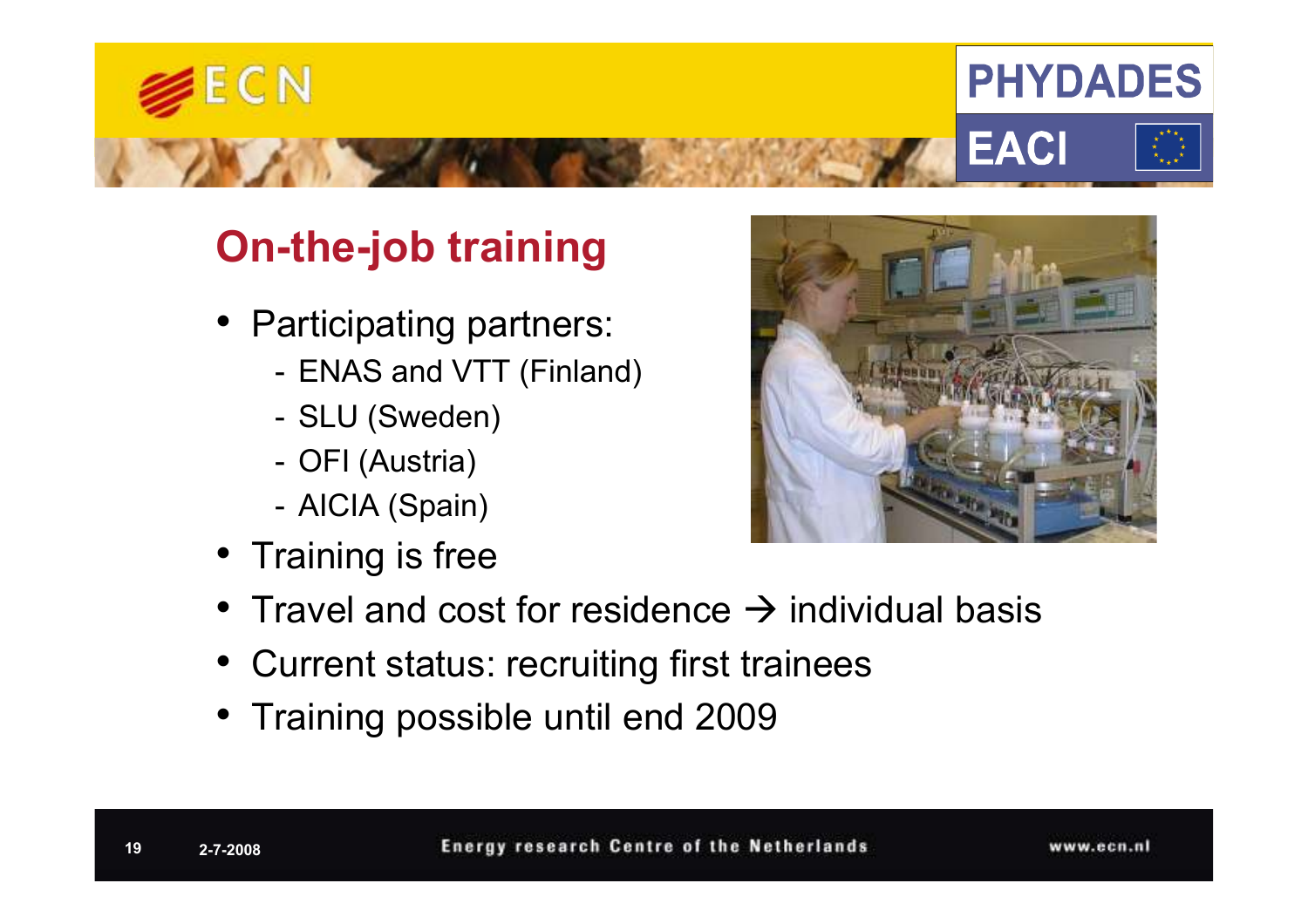#### **Summary**

- •BIODAT Database on-line in 2008
- Workshops
	- Warsaw, Poland: 21 October 2008 (in Polish)
	- -- Romania; 20 November 2008 (in English)
	-
	-
- -
	-

# - Spain; 21 November 2008 (in Spanish)<br>
- programmes, registration, local arrangements on-line<br>
• Lab training for technicians<br>
- targeted at Eastern and Southern Europe<br>
- contact information, application forms, etc.<br> **ht**



**BIODAT** Biomass Database



#### $\mathsf{E}\,\mathsf{C}\,\mathsf{N}$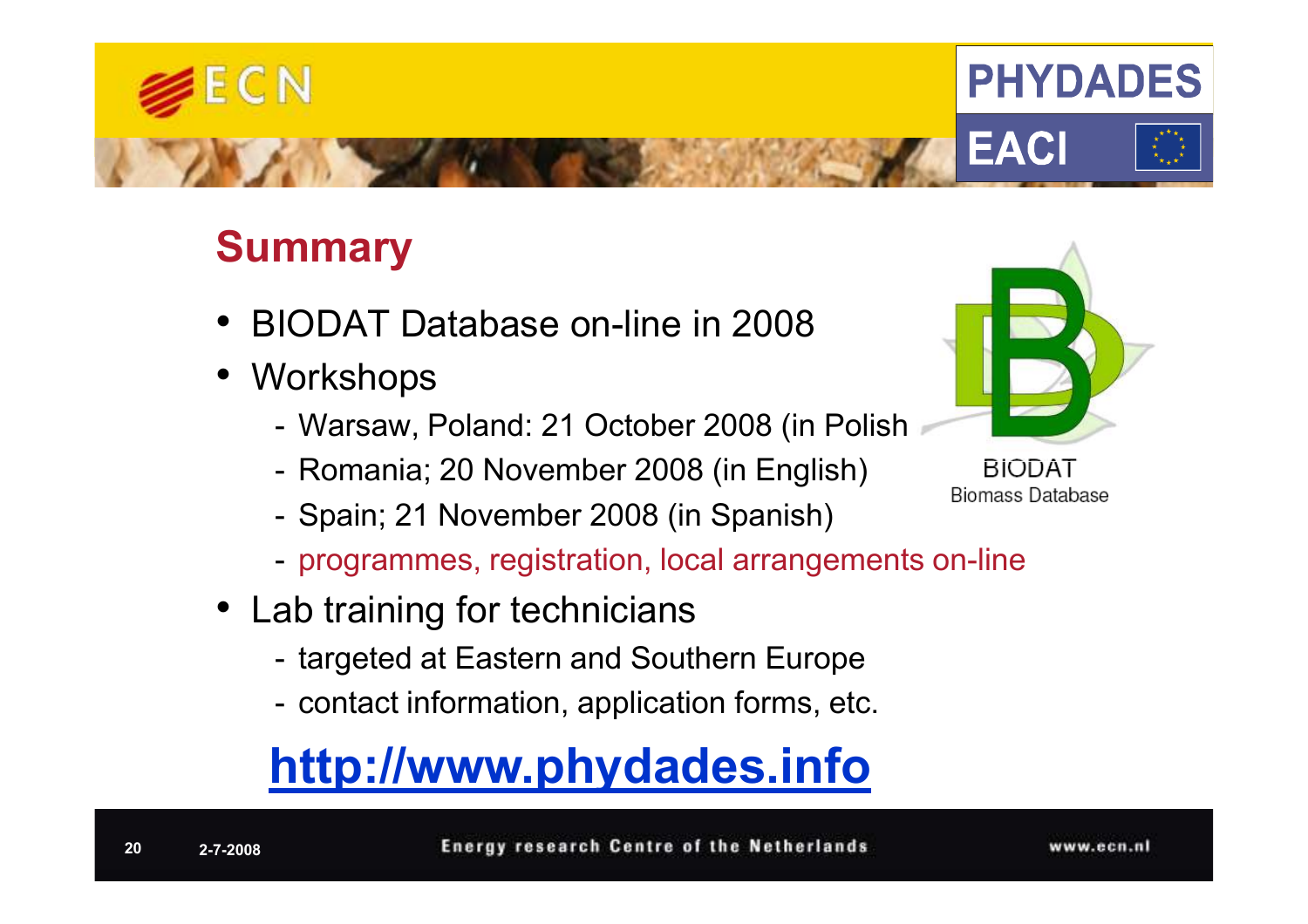## www.phydades.info

based on existing Phyllis database (www.phyllis.nl) to create a new European "BIODAT" database (www.biodat.eu)



On-job training in laboratories

> 4 international workshops



Supported by the European Commission under the IEE Programme

**PHYDADES** ntelligent Energy **2008** Euro



**Provide education** for EU countries about standardised analysis methods for solid biofuels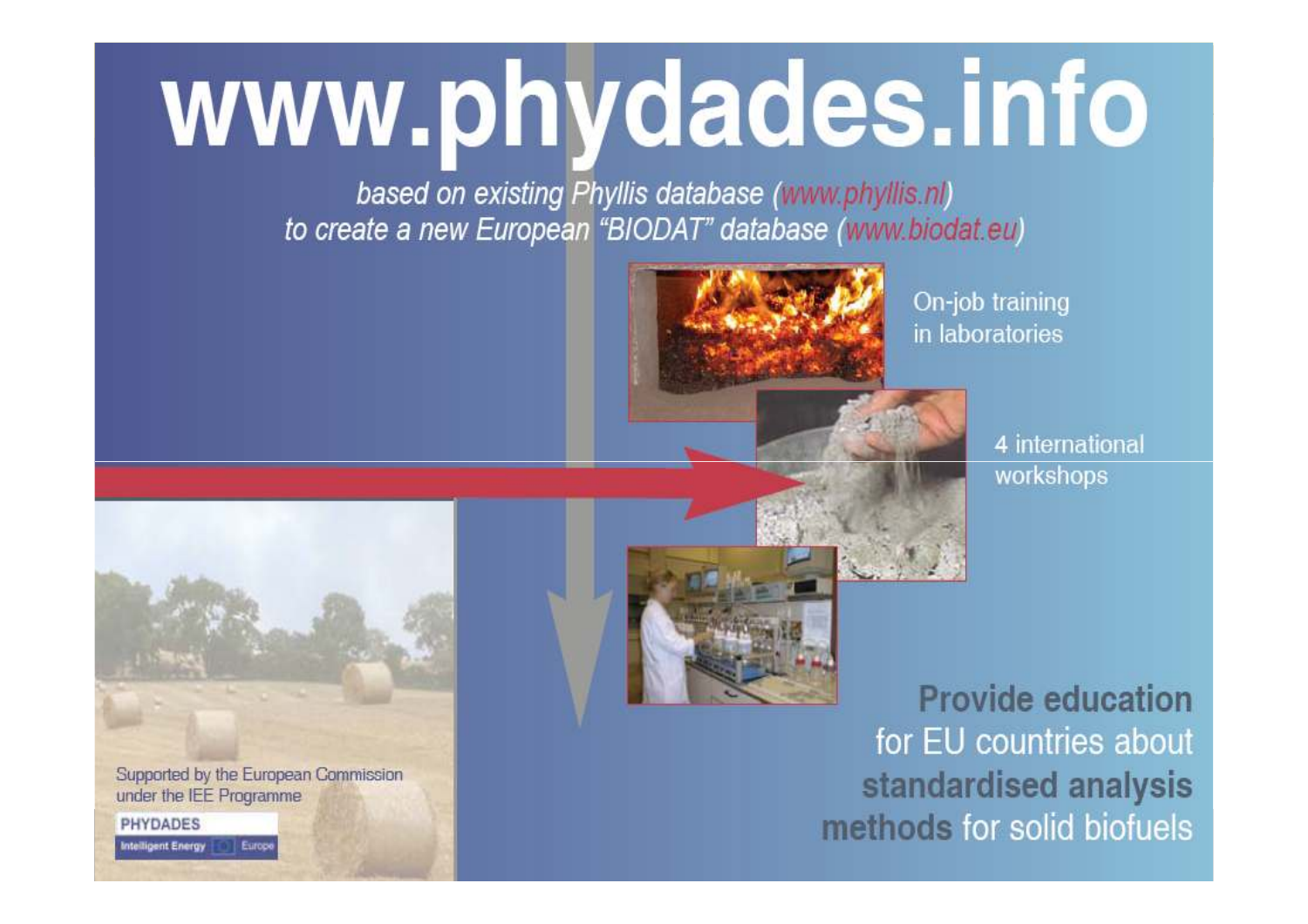

#### Situation today

- Biomass fuel standards exist for
	- -- terminology: CEN/TS 14588
	- fuel classification: CEN/TS 14961
	- fuel sampling: CEN/TS 14778 (and more)
	-
	-
- fuel quality guarantee: CEN/TS 15234<br>
 fuel analyses: CEN/TS 15289, CEN/TS 15290, etc.<br>
 Common practice in Northern and Western Europe<br>
 Being adopted in Southern Europe<br>
 To be adopted in New Member States<br>
 Energ
- 
- 



European Committee for Standardization Comité Européen de Normalisation Europäisches Komitee für Normung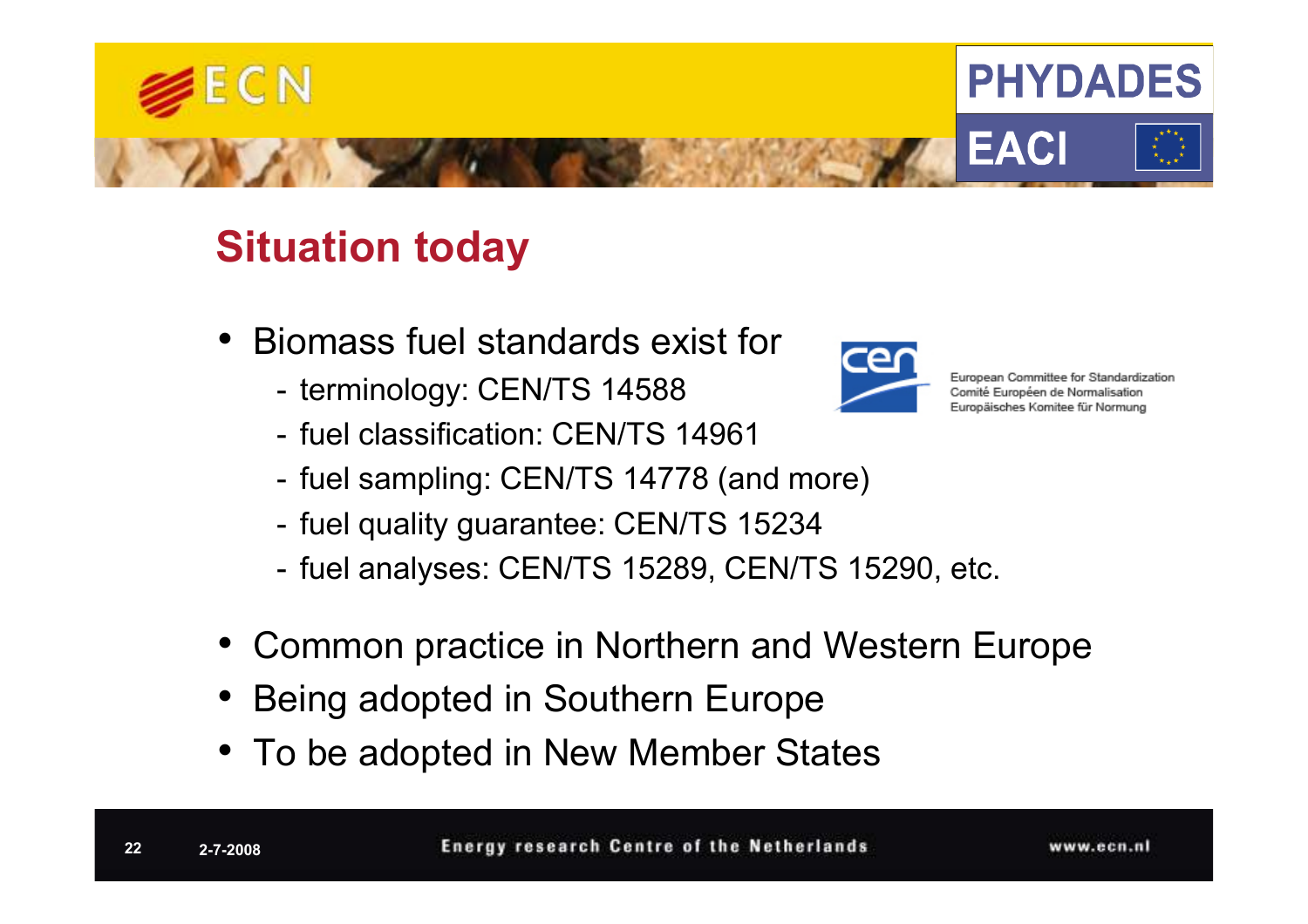

#### Phyllis Database http://www.phyllis.nl

- ECN has a popular database
	- 10.000 hits in March 2008
	- -3400 fuel analyses download
	- information dates from 1990s
	-
	-

| $\bullet$     | ECN has a popular database                                                                                    | HYLLIS                                                                                                                                                                                                                                                                                                                                                                                                                                                                                                                                                                                                                                                                                                                                                                                                                                                                                                                                                                     |
|---------------|---------------------------------------------------------------------------------------------------------------|----------------------------------------------------------------------------------------------------------------------------------------------------------------------------------------------------------------------------------------------------------------------------------------------------------------------------------------------------------------------------------------------------------------------------------------------------------------------------------------------------------------------------------------------------------------------------------------------------------------------------------------------------------------------------------------------------------------------------------------------------------------------------------------------------------------------------------------------------------------------------------------------------------------------------------------------------------------------------|
|               | - 10,000 hits in March 2008                                                                                   | average composition of a group of materials   selection via NTA 8003   search for materials<br><b>General information</b>                                                                                                                                                                                                                                                                                                                                                                                                                                                                                                                                                                                                                                                                                                                                                                                                                                                  |
|               | - 3400 fuel analyses download                                                                                 | amnle information<br>Group<br>untreated wood<br>Subaroup<br>fir/pine/spruce                                                                                                                                                                                                                                                                                                                                                                                                                                                                                                                                                                                                                                                                                                                                                                                                                                                                                                |
|               | - information dates from 1990s                                                                                | Material<br>pine sawdust briquettes<br>ID-number<br>2291<br>Reference:<br>A.B. Ross, J.M. Jones, S. Chaiklangmuang, M. Pourkashanian, A. Williams, K. Kubica, J.T. Andersson et al.: Measurement and predictio<br>of the emission of pollutants from the combustion of coal and biomass in a fixed bed furnace. Fuel 81 (2002) 571-582                                                                                                                                                                                                                                                                                                                                                                                                                                                                                                                                                                                                                                     |
| information   | - unreliable data and unrealistic<br>values included<br>- using statistics to get reliable                    | Remarks:<br><b>Material composition</b><br>lemental analysis (mg/kg sample (dry)<br>mate analysis (wt. %)  Ultimate analysis (wt. %)<br>$-ND$ Fe<br>daf<br>dry daf<br>AI.<br>1500 Msr Pb<br>3.3 Msr<br>dry<br>ar<br>ar<br>1.8 <sub>c</sub><br>$46.4$ 47.4 41.9 Msr As<br>Ash<br>1 Lim Hg<br>- 1 Lim<br>5.1 5.2 4.6 Msr B<br>Water<br>$9.8$ H<br>$-ND$ K<br>- ND<br>$Se$ 0.5 $Lim$<br>46.2 47.2 41.7 Cal Ba<br><b>Volatiles</b> 57.5 58.7<br>51.9 0<br>$-ND$ Ma<br>$\mathbf{-}$ ND<br>$-ND$ Si<br>$0.03$ 0.03 0.03 Msr Ga<br>$-$ ND $-$ Mn<br>0.8 Lim<br>83 Msr Sn<br>0.1 0.1 0.09 Msr   Cd 0.8 Msr Mo<br>$\overline{\phantom{a}}$ ND<br>$-ND$ Sr<br>$0.059$ 0.06 0.053 Msr Co 0.5 Msr Na<br>dry daf<br>ar Cl<br>-ND Te<br>- ND<br>$-$ ND Cr 1.2 Msr Ni<br>16982 17332 15318 F<br>$\cdot$ ND<br><b>HHV</b><br>$2.7$ Msr Ti<br>$\cdot$ ND $\vert$ Cu 3.7 Msr P<br>15868 16195 14074 Br<br>LHV<br>$-ND$ $V$<br>1 Lim<br>17009 17359 15342 Total: 100 100 100<br>$Zn = 30$ Msr |
| 3<br>2-7-2008 | • Standards emerged $\rightarrow$ time for a new database<br><b>Energy research Centre of the Netherlands</b> | www.ecn.nl                                                                                                                                                                                                                                                                                                                                                                                                                                                                                                                                                                                                                                                                                                                                                                                                                                                                                                                                                                 |